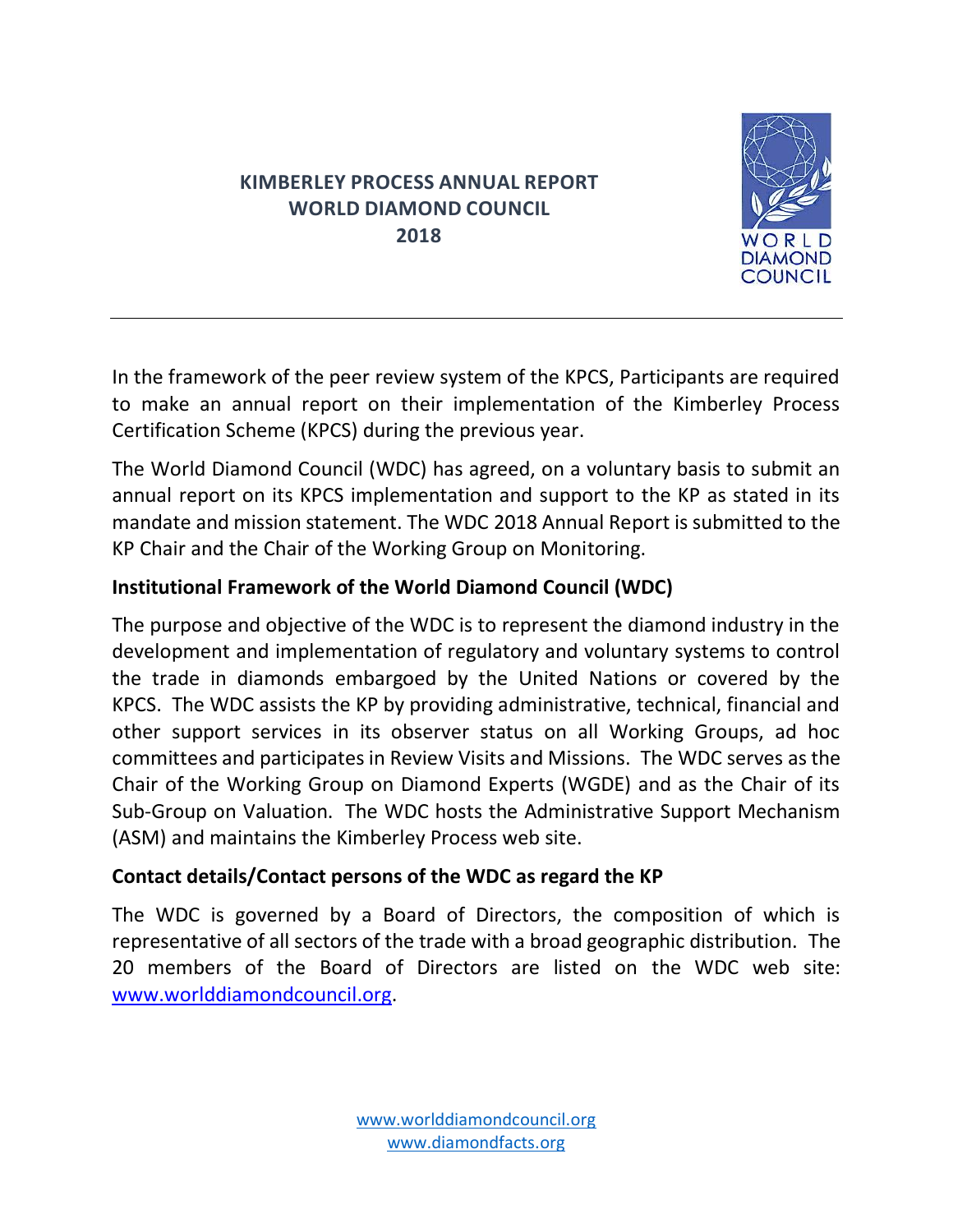The WDC Officers are:

- President Stephane Fischler [\(president@worlddiamondcouncil.org\);](mailto:president@worlddiamondcouncil.org))
- Vice President Edward Asscher (vicepresident@worlddiamondcouncil.org);
- Treasurer Ronnie VanderLinden, USJC [\(treasurer@worlddiamondcouncil.org\)](mailto:treasurer@worlddiamondcouncil.org);
- Corporate Secretary and General Counsel Udi Sheintal, Israel Diamond Institute, [\(secretary@worlddiamondcouncil.org](mailto:secretary@worlddiamondcouncil.org) );
- Executive Director Marie-Chantal Kaninda [\(ed@worlddiamondcouncil.org](mailto:ed@worlddiamondcouncil.org)).

## **WDC International Headquarters Address**:

580 Fifth Avenue, Suite 613 New York, NY 10036 +243 81 265 35 19 +1 347 694 0124

#### **Members of the WDC**

The WDC currently has over 38 core members, from every sector of the diamond industry, including extraction (mining), wholesale trading of diamonds, manufacturing, and retail sale of diamonds or diamond jewelry. Some of these members represent more than one company or organization. The WDC also has members who represent affiliated services, such as banks, diamond valuators and shipping companies. A list of all WDC members is available on its web site.

#### **Actions taken to support the KP in 2018**

During 2018, WDC continued its active participation in all Working Groups and committees of the KPCS.

- 1. The WDC KP Task Force (KPTF) committee members and WDC Executive Director attended most KP Committees and Working Group teleconference calls in 2018.
- 2. The WDC has been a member of all KP Committees and Working Groups and performed tasks as assigned and allotted by the Chairs of each Committee and Working Groups including statistical analyses and annual report reviews.
- 3. WDC President represented the WDC at the following diamond and jewelry industry events where he highlighted KP engagement and WDC activities: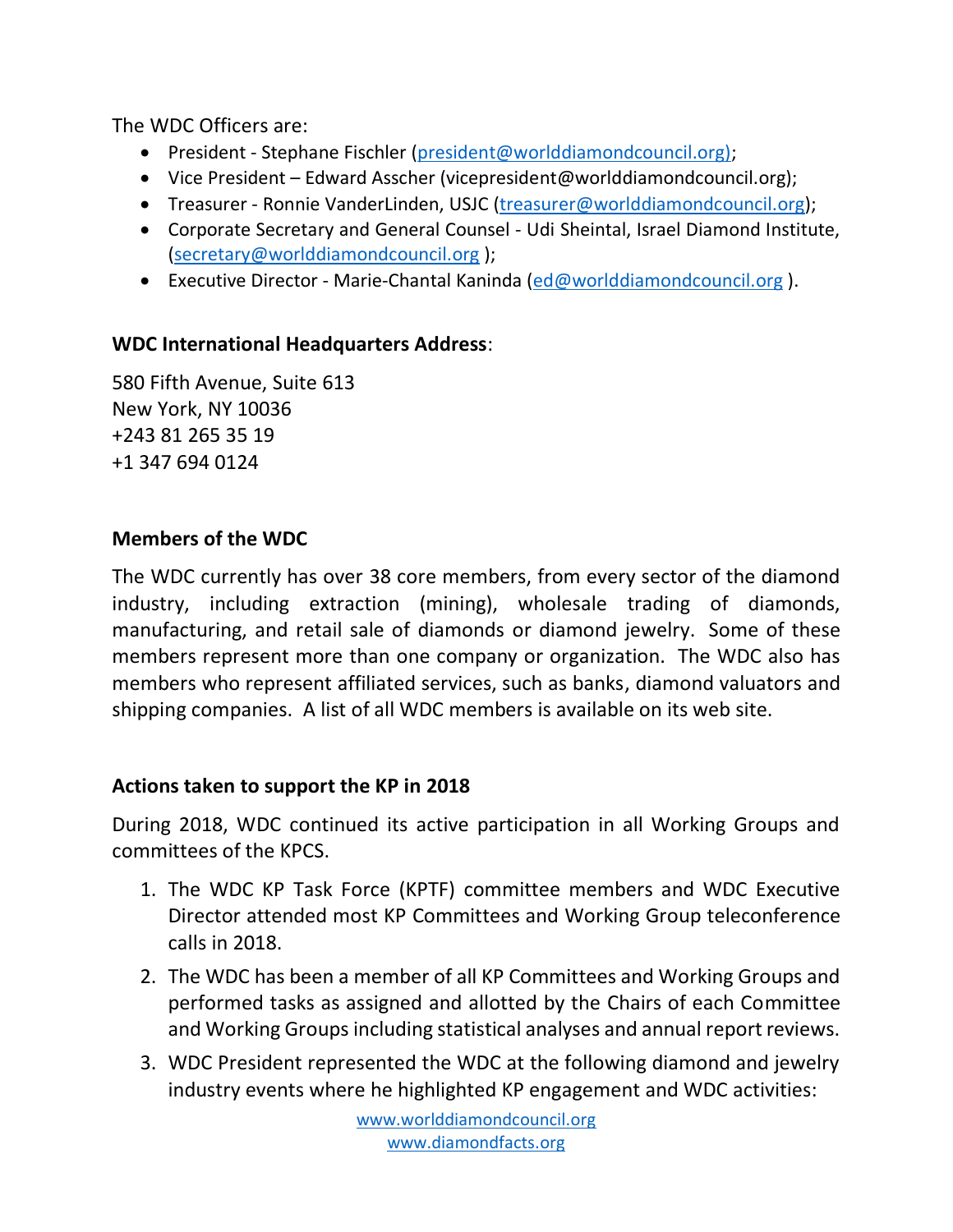- CIBJO Conference, October 2018 in Colombia
- WDC Breakfast Meeting, June 2018, JCK Show, Las Vegas, USA Summary of the 2018 KP Intersession was made to the attendees
- UNGA adopted a KP Resolution in March 2018
- In New-York prior to the UNGA session, March 7, 2018, he was a panelist on "The Kimberley Process, sustaining peace and achieving the 2030 Agenda for Sustainable Development: the diamond industry as a model for transforming lives"
- OECD Forum, April 2018 in Paris Panelist on the Diamond Session
- The IDMC (International Diamond Monitoring Committee) in Hong Kong and in Mumba, invited by the Diamond Producers Association to support a presentation made to journalist, where the WDC President made a presentation on the KP
- An agreement was concluded with the Minister of Mines of the Central African Republic for the Trade of conflict diamonds in their possession of which the revenues would totally be given to a humanitarian project
- Meetings in Kinshasa (DRC) and Luanda (Angola), with the Ministers of Mines and the KP focal points in the respective countries
- 4. WDC President spoke at the KP Intercessional and Plenary meetings, respectively in Antwerp and in Brussels, and attended meetings with the 2018 KP Chair and Vice Chair, ASM, KP WG Chairs, KP Participants and Observers, and various government officials.
- 5. WDC Chair, Executive Director and some members attended forums, meetings, calls with the Civil Society Coalition (CSC), in order to exchange on diamond governance and how best to strengthen the KP.
- 6. WDC members attended and were panelists on the KP Intersessional Special Forum on "Innovation and technology: State-of-the art in the rough diamond trade" and on "Artisanal and alluvial mining"; and on the KP Plenary Special Forum on "Environmental Challenges".
- 7. The WDC held bilateral meetings at the KP intercessional in Antwerp with the following KP Participants and Observers: KP Chair/EU, KP Vice Chair/India, The Republic of China, Central Africa Republic, Botswana, USA, South Africa and Qatar.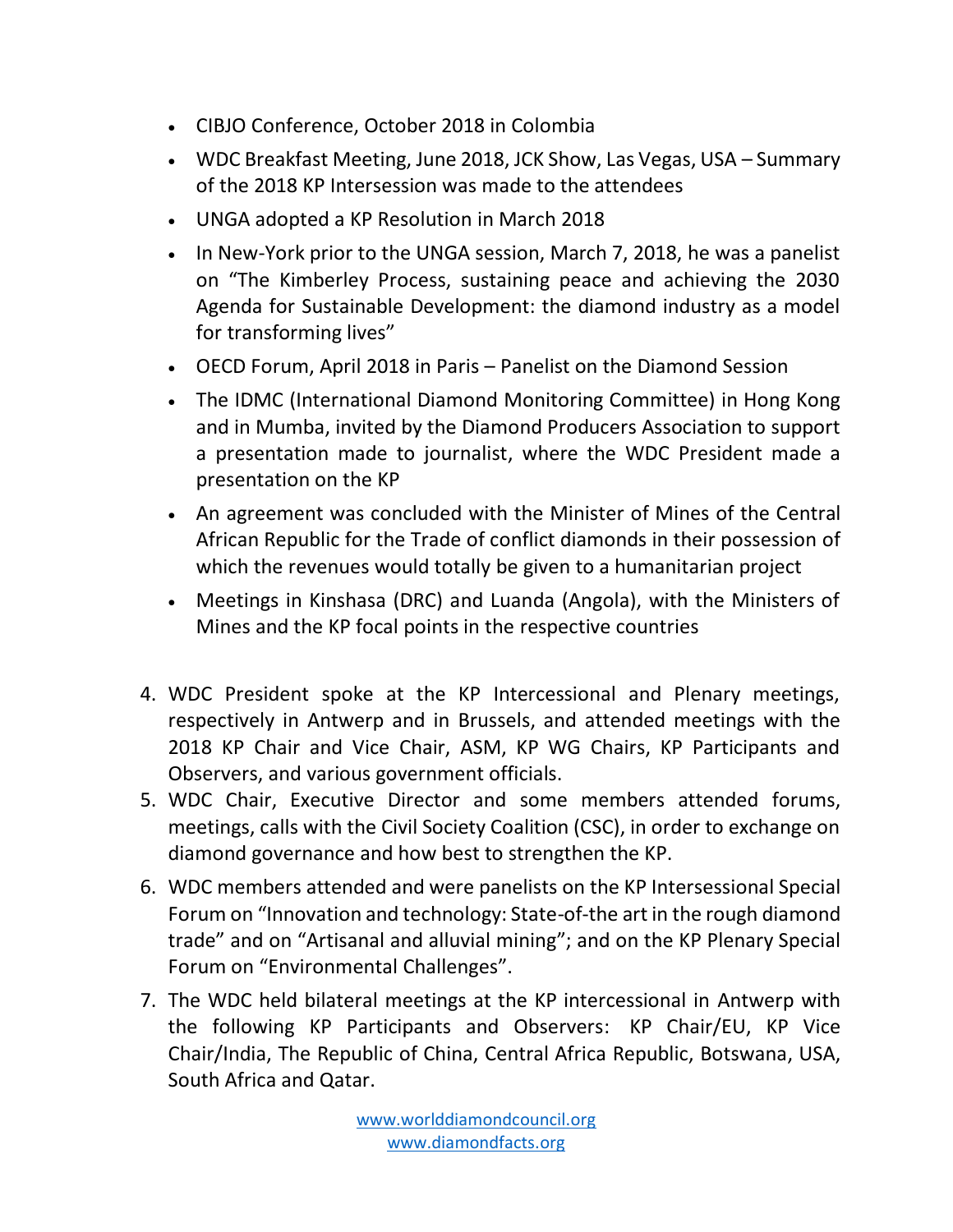- 8. The WDC held bilateral meetings at the KP Plenary in Brussels with the following KP Participants: KP Chair/EU, KP Vice Chair/India, Civil Society Coalition, USA, Botswana, and various one on one meetings with different country members.
- 9. The WDC held meetings with the Civil Society, respectively at the OECD forum in Paris, at the KP Intercessional meeting in June in Antwerp and at the KP Plenary meeting in December in Brussels. The meetings were attended by WDC delegates and representatives from CSC and IPIS.
- 10. Internally, the WDC has a KP Task Force Team who held 3 meetings in 2018
- 11.The WDC seats on the 4 Sub groups of the Ad Hoc Committee on Review and Reforms
	- Permanent Secretariat, led by the WDC, Peter Karakchiev
	- Update of the Core Document, represented by Udi Sheintal, on behalf of the WDC
	- Strengthening of Peer Review Mechanism, represented by Karla Basselier on behalf of the WDC
	- Multi Donor Fund, represented by the Executive Director, on behalf of the WDC
- 12.The following WDC members participated in Review Visits/Missions:
	- a. Thailand WDC President
	- b. Mauritius- AWDC/ Karla Basselier
	- c. Russia AWDC/ Nick De Vlaminck
	- d. Angola WDC Executive Director
- 13.WDC representatives, Udi Sheintal and Damian Gagnon, continued to serve on the CAR MT, as requested in the Administrative Decision on CAR and subsequent Operational Framework. The WGDE Chair and other technical experts support the CAR MT through examination and monitoring of export shipments from CAR.
- 14.The WDC continued to serve as chair of the WGDE's Sub Group on Valuation, and assisted with efforts related to WGDE Sub-Group on Valuation. Mark Van Bokstael was replaced by Peter Karakchiev, as Chair of the WGDE in November 2018.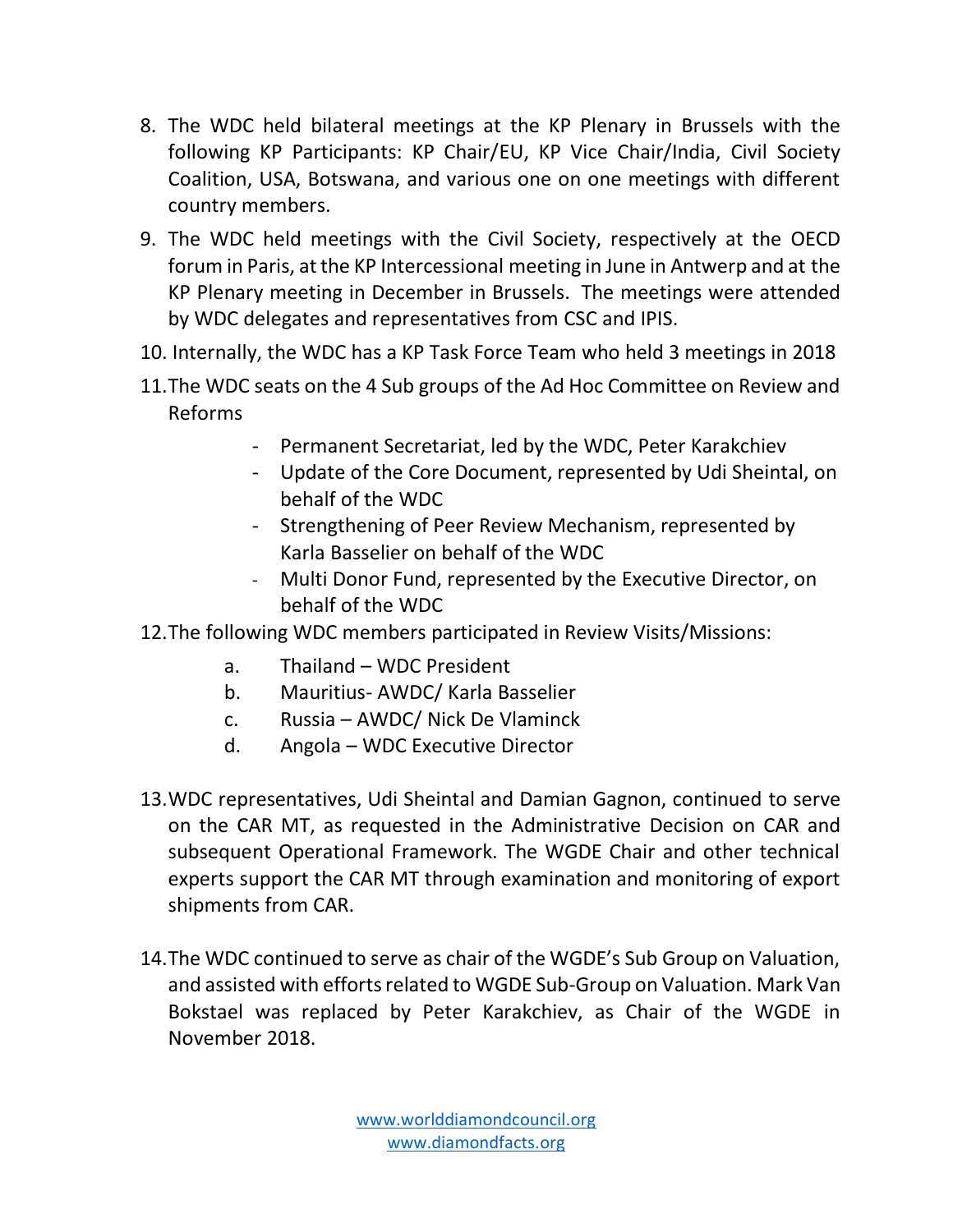- 15.WDC actively contributed to the continued review cycle of the KPCS by submitting extensive proposals concentrating around:
	- Revision of KP Core document;
	- Strengthening of the KP Peer review system;
	- Creation of a Permanent KP Secretariat –Chaired by the WDC

The WDC commissioned a legal firm opinion on the Review of the mechanisms identified by WDC for establishing and determining the status of a Kimberley Process Secretariat.

At the KP Plenary session in November 2018, in Brussels, the Civil Society Coalition and the WDC, together with the government of Canada, submitted a proposal for expanding the scope of the KP, as a basis for discussions.

## **Administrative Support Mechanism**

As noted in the 2015 KP Plenary Final Communique, the 2015 KP Chair, upon approval of the KP Plenary, extended the ASM mandate until Plenary 2019, to continue its role in hosting and implementing the Administrative Support Mechanism for services which are administrative in nature. The ASM, through members of the WDC, continued to voluntarily undertake the designated tasks including:

- Antwerp World Diamond Centre Central focal point of the ASM including Knowledge Management, Institutional Memory and KP web site hosting and maintenance
- Gem and Jewelry Export Promotion Council of India Logistical support for KP Chair, KP Vice Chair, Chairs of WGs and Ad Hoc committees
- Israel Diamond Institute Communications
- Diamond Development Initiative (an Independent Observer, not a member of WDC) – Brings its Technical and Professional Assistance.

2018 Activities of the ASM continued as performed in 2017, specifically:

• Provide communications services for the KP Chair and Chairs of the Working Groups and Committees facilitating all messages sent to Participants and Observers of the KPCS.